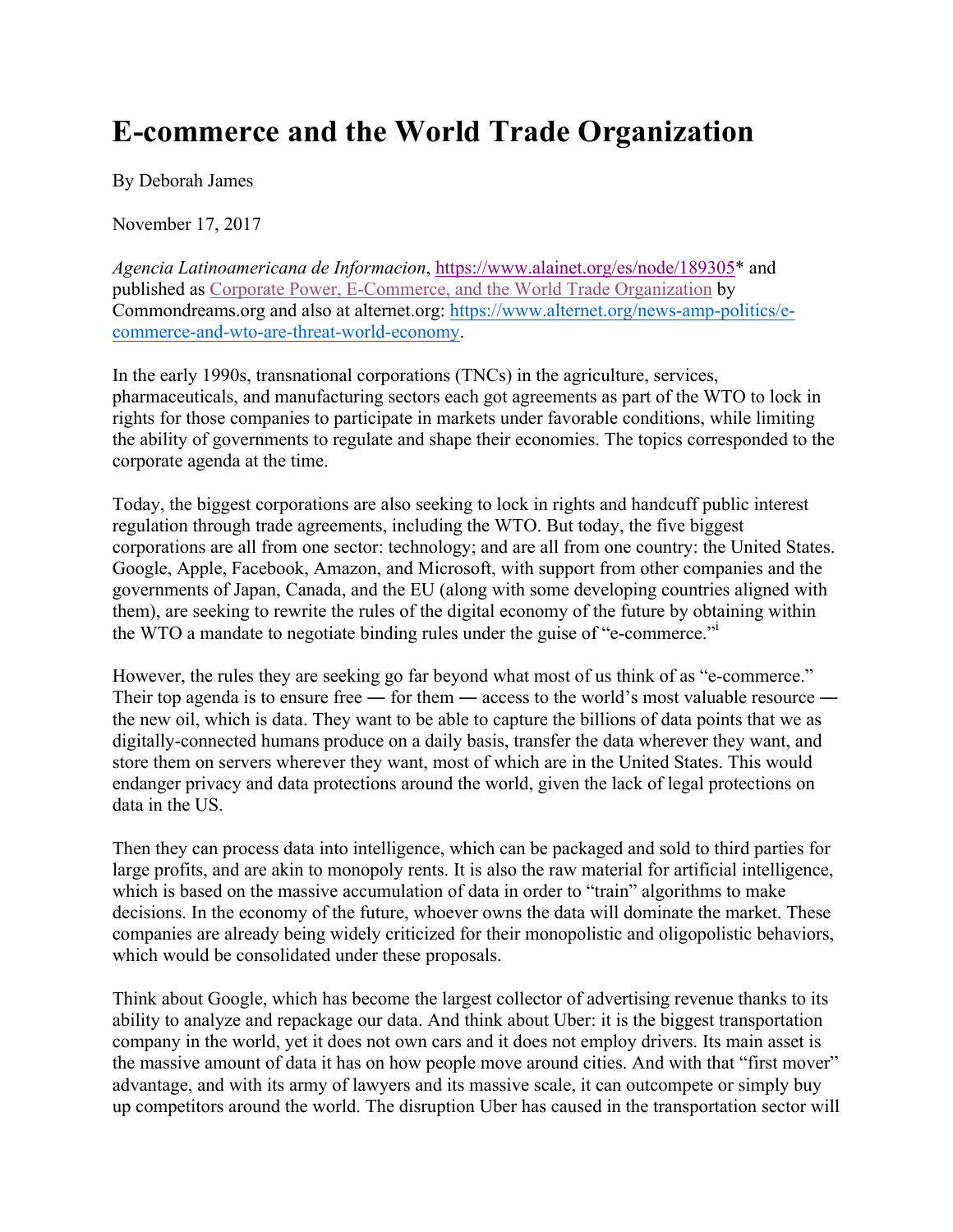shortly be seen in just about every sector you can imagine. The implications for jobs and workers are difficult to overestimate.

Another key rule these corporations are seeking would allow digital services corporations to operate and profit within a country without having to maintain any type of physical or legal presence. But if an online financial services firm goes bankrupt, how can depositors seek redress? If a worker (or contractor) for the company's rights are violated, or a consumer is defrauded, how can they get justice? And if the company does not have a domestic presence, how can it be properly taxed, so that it is on a level playing field with domestic businesses? Most countries require foreign services suppliers to maintain a commercial, physical presence in the country to operate for just these reasons; but Big Tech just sees it as a barrier to trade (and unaccountable profit). Public interest regulations would be seriously undermined.

But that's not all. Big Tech also does not want to be required to benefit the local economies in which they profit. There are a series of policies that most countries employ to ensure that the local economy benefits from the presence of TNCs: requiring technology transfer, so they can grow their own startups; requiring local inputs, to help boost local businesses; and requiring the hiring of local people, to promote employment. But although every developed country used these strategies in order to develop, they seek to "kick the ladder away" so that developing countries cannot do the same, exacerbating inequality between countries.

The business model of many of these companies is predicated on three strategies with serious negative social impacts: deregulation; increasing precarification of work; and tax optimization, which most would consider akin to evasion of taxes. All of these downward trends would be accelerated and locked in were the proposed rules on "e-commerce" to be agreed in the WTO.

Since proponents of "e-commerce" rules in the WTO first tabled proposals last year, they have sought to convert an existing mandate to "discuss" e-commerce into a mandate to "negotiate binding rules" on e-commerce in the WTO. They have justified their proposals on the basis that e-commerce will promote development and benefit micro, small and medium enterprises (MSMEs) ― as if promoting e-commerce and having binding rules written by TNCs are the same thing. But developing countries have focused their demands on increasing infrastructure, access to finance, closing the digital divide (obtaining affordable access), increasing regulatory capacity, and other concerns that will not be addressed by new rules on e-commerce in the WTO. A group of 90 countries have long put forward proposals in the WTO that would give them more flexibility to implement national policies to promote development, but their proposals are regularly ignored in the negotiations.

Meanwhile, MSMEs are able to participate in e-commerce now; but they are less likely to reap the benefits of scale, historic subsidies, strong state-sponsored infrastructure, tax avoidance strategies, and a system of trade rules written for them and by their lawyers if e-commerce rules in the WTO were to be adopted. What MSMEs need are policies along the lines of a digital industrialization strategy; but the policies envisioned by proponents are more likely to result in what is being termed the new "digital colonialism."